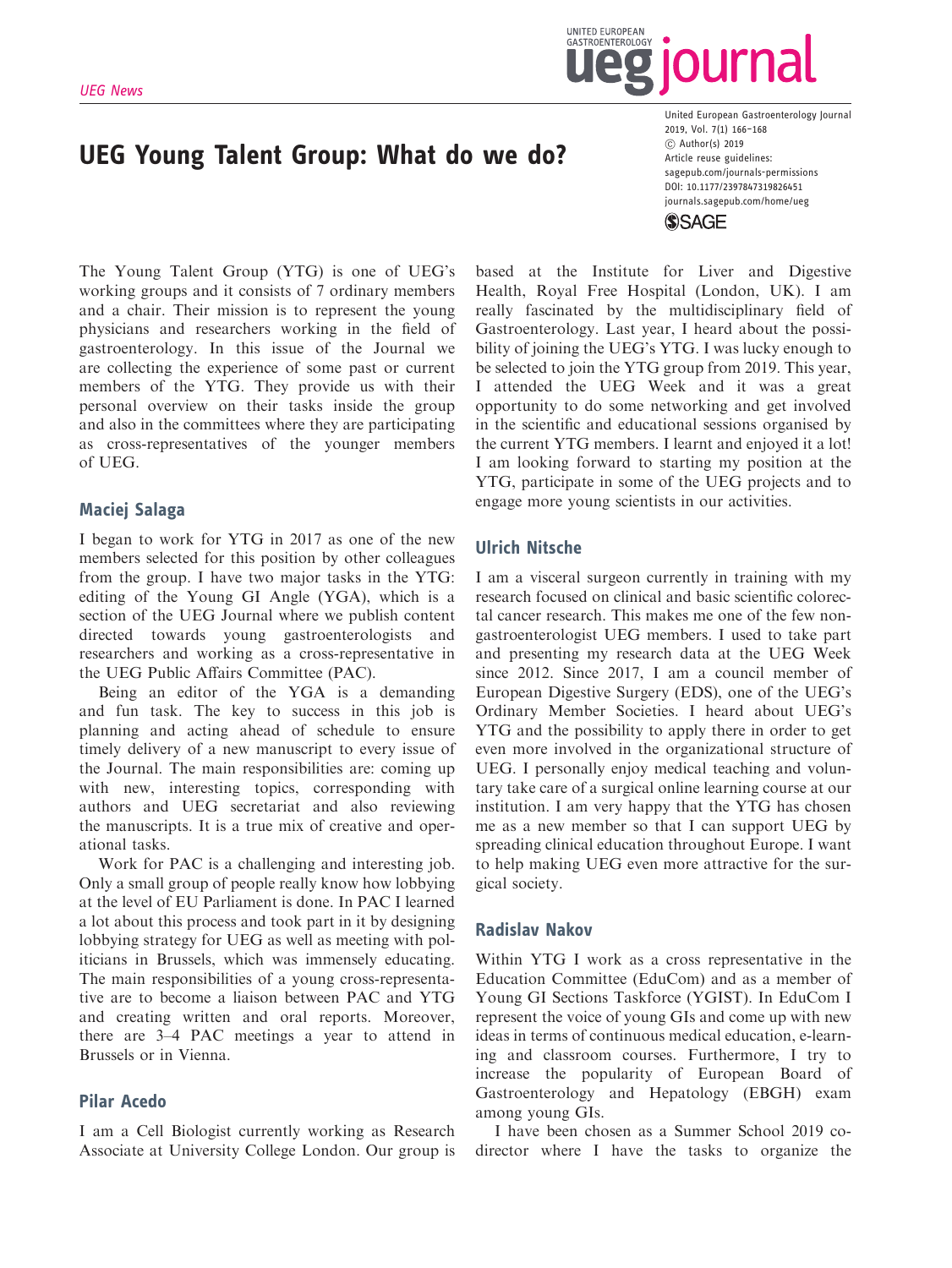programme and to invite speakers together with the other co-directors. I also try to ensure the presence of young speakers in the faculty based on their scientific background and presentation skills. Moreover, I am working on improving the other classroom courses (Basic Science Course, Young Investigator Meeting and Evidence Based Medicine Course) and making them more popular among young GIs.

A few months ago YTG launched a new project where I am taking the lead (GI Hive), which is a blog that combines the most up-to-date information about life, career development and education for young GIs in Europe. I make a schedule with all the interviews, videos, and infographics that are regularly published there. Once we have the articles I help in the editing process.

Based on my experience in setting up a young GI section in Bulgaria I am constantly in contact with GIs from other European countries and try to motivate them to organize their own young GI section within their national society. The Young GI Sections Taskforce aims to help all those young GIs who want to be actively represented in their own country.

# Iago Rodríguez-Lago

I am a clinical gastroenterologist specially focused in the field of IBD. In 2018 I was selected to become part of the Young Talent Group. Since then, this position is giving me a great opportunity to participate in two exciting activities: the Young GI Angle and the Visiting Fellowship Programme.

In each one of the UEG Journal issues we have a dedicated section where we publish articles specifically directed towards the young members of UEG. My mission here consists mainly of finding attractive topics and looking for authors that are willing to participate in each of them. I find this so interesting! You have to rigorously prepare each paper before the deadline expires and review each of them, in order to confirm that they fulfil the conditions of the Journal. In this position you can meet a lot of researchers from multiple areas and you always learn something new from them.

The second task in which I am involved is the Visiting Fellowship Programme. I am very enthusiastic to collaborate with this because this programme is of great importance during training. We are giving to a young member the opportunity to spend some time in a hospital where they can learn and improve their skills, and even start new collaborations across Europe during the early years of their career. We are currently offering 30 grants for clinicians in 2019 (more information here: [https://www.ueg.eu/awards-grants/ueg-awards/visiting](https://www.ueg.eu/awards-grants/ueg-awards/visiting-fellowship-for-clinicians/)[fellowship-for-clinicians/\)](https://www.ueg.eu/awards-grants/ueg-awards/visiting-fellowship-for-clinicians/) and hopefully we will increase this number in the near future.

## Vita Skuja

I am so excited to join YTG this year. I am sure that these are going to be two fantastic years with a lot of new things learned, great things accomplished and loads of fun. Above all, I am so happy to be able to work together with the most enthusiastic, bright and talented young GIs and get to know my favourite organization - UEG from inside out.

When writing my application for the YTG last year, I was greatly encouraged by my friends, colleagues, and mentors and till this day I value this support highly. The whole application process was quite easy because I already knew ''what I am getting myself into''. I had been with UEG and its activities for quite a while, I absolutely love the organization and strongly believe that great things can be accomplished if you bring the right people together for the right purpose.

As a new member who is just starting to get around, I really value the transition process within the group, the warm welcome from the team and UEG secretariat. Everything is very clear and everyone is so helpful. These definitely are perfect conditions for getting things done in the future.

## Henriette Heinrich

The scientific committee of UEG is a unique group of experts in the field dedicated to creating a cutting edge programme for each UEG Week. The committee usually meets three times a year in Vienna and each time a different aspect of the programme is created and planned. This is not only a chance to learn how abstracts and scientific content gets chosen for the biggest gastroenterology conference in Europe, but gives the cross-representative an interesting insight into the impressive logistics of conference planning.

The Young GI cross-representative plays an active part in designing the scientific programme of the postgraduate course and the UEG week with the members of the committee. This in itself is an amazing opportunity to learn from leaders in the field to assess abstracts and scientific contents. Furthermore you get a fascinating glimpse of what will move the field ahead and will be "tomorrow's" science.

However the most important task is the representation of the needs and interests of young gastroenterologists working in clinical medicine and research. In the scientific committee this means the promotion to include young and new talents into the programme of the week and the postgraduate course as speakers, case presenters and (young) co-chairs. To facilitate the process of finding new talent in every area of gastroenterology the UEG Talent Bank was conceived, where every young basic scientist or clinical researcher